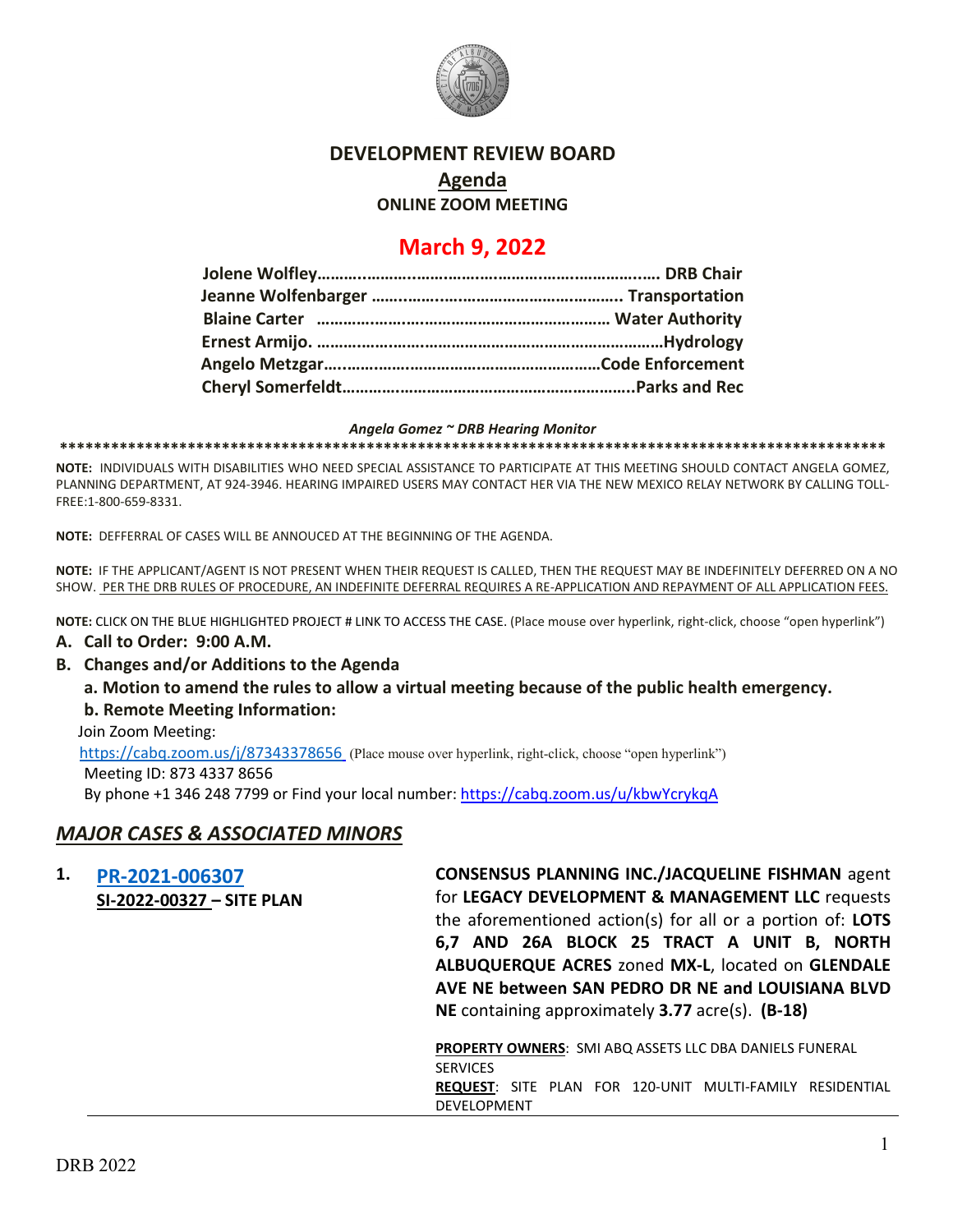| 2. | PR-2021-006307<br>SI-2022-00034 - PRELIMINARY/FINAL<br><b>PLAT</b><br>SI-2022-00035 - VACATION OF PRIVATE<br><b>EASEMENT</b> | <b>SURVEY'S</b><br><b>CARTESIAN</b><br>INC.<br>for<br>agent<br><b>LEGACY</b><br>DEVELOPMENT & MANAGEMENT LLC requests the<br>aforementioned action(s) for all or a portion of: LOTS 6,7<br>26A BLOCK 25 TRACT A UNIT B, NORTH<br>AND<br>ALBUQUERQUE ACRES zoned MX-L, located on GLENDALE<br>AVE NE between SAN PEDRO DR NE and LOUISIANA BLVD<br>NE containing approximately 3.9970 acre(s). (B-18)<br>PROPERTY OWNERS: : SMI ABQ ASSETS LLC DBA DANIELS FUNERAL<br><b>SERVICES</b><br>REQUEST: ELIMINATE INTERIOR LOT LINES OF 3 EXISTING LOTS TO<br>CREATE ONE NEW LOT, VACATE A PORTION OF AN EXISTING PRIVATE<br><b>EASEMENT/ GRANT EASEMENTS</b> |
|----|------------------------------------------------------------------------------------------------------------------------------|--------------------------------------------------------------------------------------------------------------------------------------------------------------------------------------------------------------------------------------------------------------------------------------------------------------------------------------------------------------------------------------------------------------------------------------------------------------------------------------------------------------------------------------------------------------------------------------------------------------------------------------------------------|
| 3. | PR-2021-006258<br>SI-2022-00057 - SITE PLAN                                                                                  | TIERRA WEST, LLC agent for BRUNACINI DEVELOPMENT<br>LTD CO requests the aforementioned action(s) for all or a<br>portion of: TRA-1-A A-2 A, JOURNAL CENTER PHASE 2,<br>UNIT 2 zoned NR-BP, located on RUTLEDGE ST NE between<br>RUTLEDGE RD NE and BARTLETT ST NE containing<br>approximately 4.7483 acre(s). (D-16, D-17) [Deferred from<br>2/2/22, 2/16/22, 3/2/22]<br>PROPERTY OWNERS: BRUNACINI DEVELOPMENT LTD CO<br><b>REQUEST: DRB SITE PLAN</b>                                                                                                                                                                                                |
| 4. | PR-2021-006258<br>SD-2022-00005 - PRELIMINARY/FINAL<br><b>PLAT</b>                                                           | CSI - CARTESIAN SURVEYS, INC. agent for BRUNACINI<br>DEVELOPMENT LTD CO. requests the aforementioned<br>action(s) for all or a portion of: TRACT A-1-A, A-2-A, UNIT 2,<br>JOURNAL CENTER PHASE 2 zoned NR-BP, located on<br>RUTLEDGE ST NE between RUTLEDGE RD NE and<br>BARTLETT ST NE containing approximately 4.7483 acre(s).<br>(D-16 & D-17) [Deferred from 1/19/22, 2/2/22, 2/16/22, 3/2/22]<br>PROPERTY OWNERS: BRUNACINI DEVELOPMENT LTD CO.<br><b>REQUEST: CREATE ONE NEW TRACT FROM TWO EXISTNG PORTIONS OF</b><br><b>TRACTS</b>                                                                                                             |
|    | <b>MAJOR CASES</b>                                                                                                           |                                                                                                                                                                                                                                                                                                                                                                                                                                                                                                                                                                                                                                                        |
| 5. | PR-2019-002042<br>SD-2022-00020 - PRELIMINARY PLAT                                                                           | CSI - CARTESIAN SURVEY'S INC. agent for SOLARE<br><b>COLLEGIATE FOUNDATION</b> requests the aforementioned<br>action(s) for all or a portion of: 12-B-1-A and 12-B-1-B, EL                                                                                                                                                                                                                                                                                                                                                                                                                                                                             |

**RANCHO GRANDE 1** zoned **MX-M**, located at **8801 GIBSON BLVD SW between 98TH ST SW and BARBADOS AVE SW**  containing approximately **10.9989** acre(s). **(M-9)**

**PROPERTY OWNERS**: SOLARE COLLEGIATE FOUNDATION **REQUEST**: MAJOR PRELIMINARY PLAT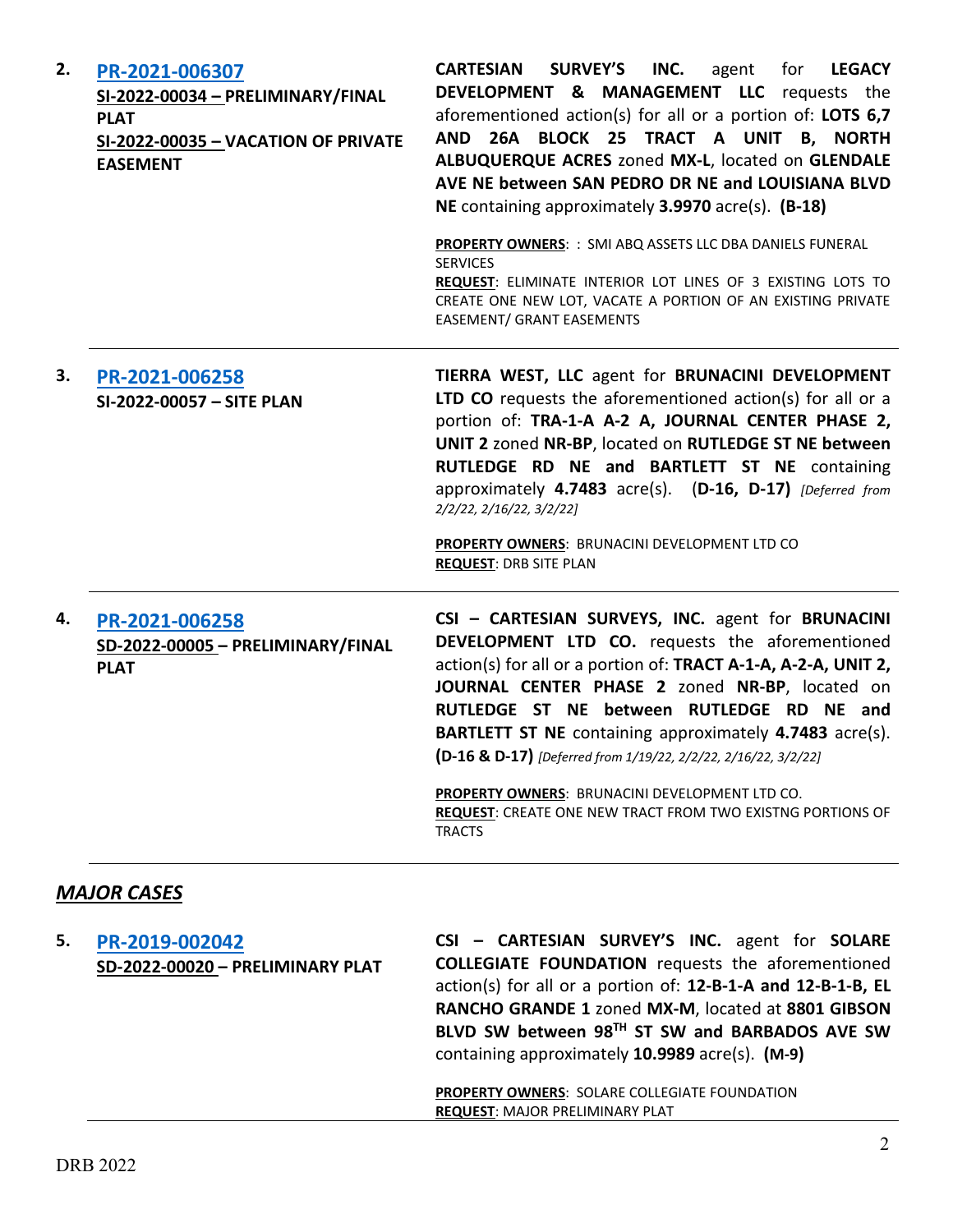| 6. | PR-2022-006497<br><b>SD-2022-00022 - VACATION OF</b><br><b>RIGHT-OF-WAY</b> | <b>CONSENSUS PLANNING INC./JACQUELINE FISHMAN agent</b><br>for LEGACY DEVELOPMENT & MANAGEMENT LLC requests<br>the aforementioned action(s) for all or a portion of: LOT 2<br>BLOCK 4B, SUNPORT PARK zoned NR-BP, located on 1500<br>SUNPORT PL SE between SUNPORT PLACE and SUNPORT<br>BLVD containing approximately 0.3598 acre(s). (M-15)                                                                                                                                                                       |
|----|-----------------------------------------------------------------------------|--------------------------------------------------------------------------------------------------------------------------------------------------------------------------------------------------------------------------------------------------------------------------------------------------------------------------------------------------------------------------------------------------------------------------------------------------------------------------------------------------------------------|
|    |                                                                             | PROPERTY OWNERS: AIRPORT HOSPITALITY LLC C/O LEGACY<br><b>HOSPITALITY LLC</b><br>REQUEST: VACATION OF 15,672 PORTION OF SUNPORT BLVD RIGHT OF<br><b>WAY</b>                                                                                                                                                                                                                                                                                                                                                        |
| 7. | PR-2022-006497<br>SI-2022-00124 - SITE PLAN                                 | <b>CONSENSUS PLANNING INC. agent for FAIZEL KASSAM</b><br>requests the aforementioned action(s) for all or a portion<br>of LOT 2 BLOCK 4B, SUNPORT PARK SUBDIVISION, zoned<br>NR-BP, located on 1500 SUNPORT PL NE containing<br>approximately 1.2115 acre(s). (M-15) [Deferred from 2/9/22]                                                                                                                                                                                                                       |
|    |                                                                             | PROPERTY OWNERS AIRPORT HOSPITALITY LLC C/O LEGACY<br><b>HOSPITALITY LLC</b><br><b>REQUEST: SITE PLAN for HOTEL DEVELOPMENT</b>                                                                                                                                                                                                                                                                                                                                                                                    |
| 8. | PR-2021-005984<br>SD-2022-00014 - VACATION OF<br><b>RIGHT OF WAY</b>        | JAG PLANNING & ZONING, LLC/JUANITA GARCIA agent for<br>VICTOR WUAMETT/HERREN-OPHIR requests the aforeme-<br>ntioned action(s) for all or a portion of: LOT B-1, LOT A-1 &<br>LOT 11 BLOCK 9, RIDGE PARK ADDITION zoned MX-L,<br>located at 2109-2111 SAN MATEO BLVD NE between<br><b>INDIAN SCHOOL NE and HAINES NE containing approx-</b><br>imately 0.4017 acre(s). (J-17)                                                                                                                                       |
|    |                                                                             | PROPERTY OWNERS: HERRIN-OPHIR LLC<br><b>REQUEST: VACATE A PORTION OF SAN MATEO BOULEVARD</b>                                                                                                                                                                                                                                                                                                                                                                                                                       |
| 9. | PR-2021-005628 IDO 2020<br>SD-2021-00214 - PRELIMINARY PLAT                 | BOHANNAN HUSTON INC. agent for MDS INVESTMENTS,<br>LLC requests the aforementioned action(s) for all or a<br>portion of: TRACT A-1-A-1-A, MESA DEL SOL INNOVATION<br>PARK zoned PC, located on UNIVERSITY BLVD SE between<br><b>STRYKER</b><br><b>RD</b><br>and<br><b>UNIVERSITY</b><br><b>BLVD</b><br>containing<br>approximately 1598.6338 acre(s). (R-14, S-14-17, T-15-<br>17) [Deferred from 11/17/21, 12/8/21, 12/15/21, 1/5/22, 1/12/22, 2/2/22,<br>2/9/22, 3/2/22<br>PROPERTY OWNERS: MDS INVESTMENTS, LLC |
|    |                                                                             | REQUEST: PRELIMINARY PLAT AND BULK LAND PLAT FOR FUTURE<br>TRACT N AND THE RE-PLAT OF TRACT A-1-A1-A TO DEDICATE RIGHT OF<br>WAY FOR MESA DEL SOL TOWN CENTER.                                                                                                                                                                                                                                                                                                                                                     |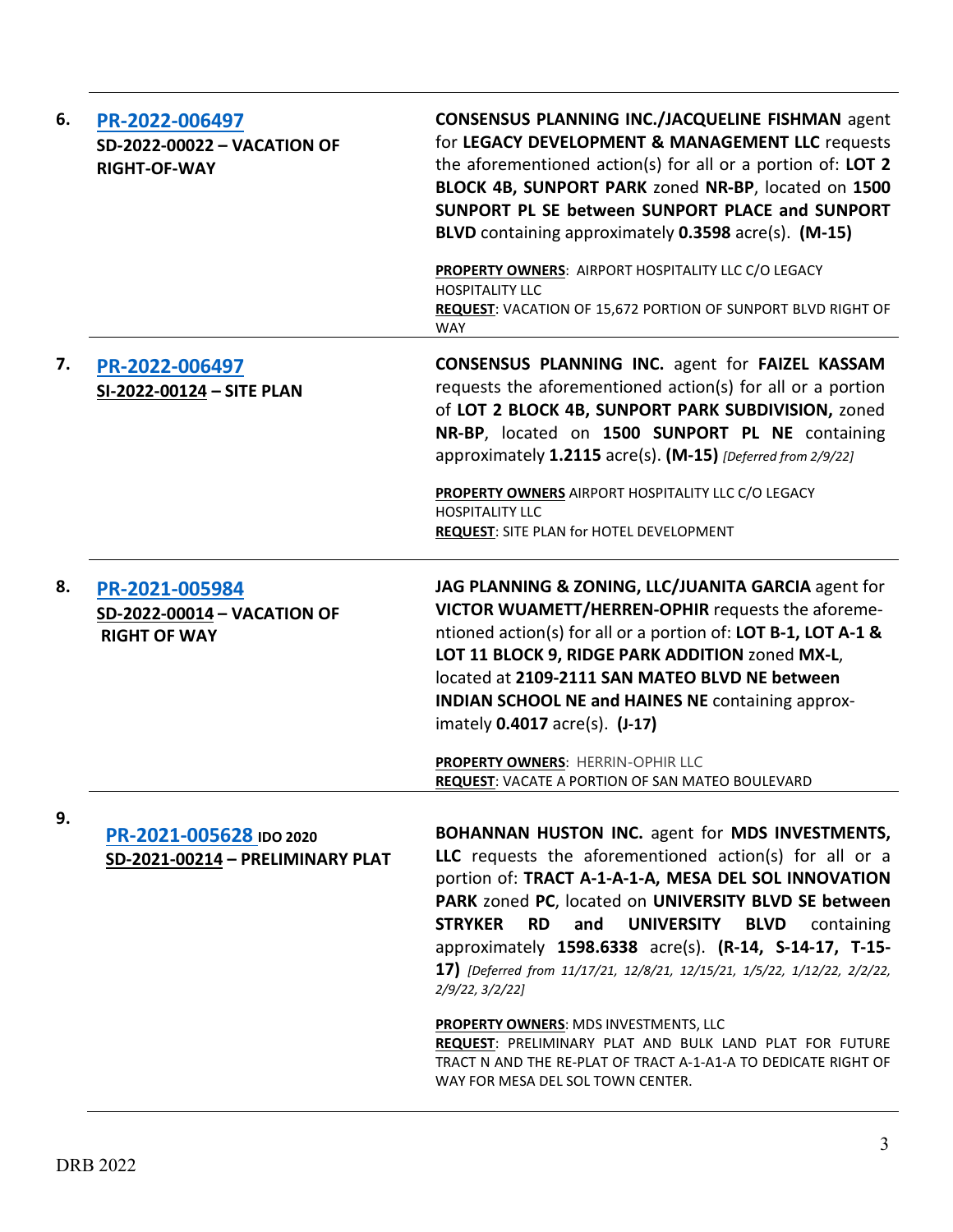**10.**

## **[PR-2021-006336](http://data.cabq.gov/government/planning/DRB/PR-2021-006336/DRB%20Submittals/) SI-2021-02091 – SITE PLAN**

**TIERRA WEST, LLC - VINCE CARRICA** agent for **DENNIS ROMERO** requests the aforementioned action(s) for all or a portion of: **LOT 1, BLOCK 3 TOWN OF ATRISCO GRANT**  zoned **NR-BP**, located on **10320 CENTRAL AVE SW between CENTRAL AVE and SUNSET GARDENS** containing approximately **4.0** acre(s). (**L-08)** *[Deferred from 1/5/22, 1/19/22, 1/26/22, 3/2/22]*

**PROPERTY OWNERS**: DENNIS ROMERO **REQUEST**: DRB SITE PLAN FOR SELF STORAGE FACILITY

## *MINOR CASES*

| 11. | PR-2019-003092<br>SD-2022-00009 - PRELIMINARY/FINAL<br><b>PLAT</b>                                                                        | TIERRA WEST, LLC agent for SWCW LLC requests the<br>aforementioned action(s) for all or a portion of: LOT 9-A<br>REPLAT OF LOTS 9 & 10, BLOCK 32, RIDGECREST ADDITION<br>zoned MX-M, located at 1425 SAN MATEO BLVD between<br>MATEO BLVD and GIBSON BLVD containing<br>SAN<br>approximately.28 $\arccos 0$ . (L-17) [Deferred from 2/2/22, 2/16/22,<br>$3/2/22$ ]<br>PROPERTY OWNERS: SWCW LLC<br>REQUEST: MINOR PRELIMINARY/FINAL PLAT REVIEW |
|-----|-------------------------------------------------------------------------------------------------------------------------------------------|-------------------------------------------------------------------------------------------------------------------------------------------------------------------------------------------------------------------------------------------------------------------------------------------------------------------------------------------------------------------------------------------------------------------------------------------------|
| 12. | PR-2019-002663<br>(1009082)<br>SD-2020-00193 - PRELIMINARY/FINAL<br><b>PLAT</b><br>VA-2020-00377 - WAIVER TO IDO<br>(Sketch Plat 8/12/20) | CONSENSUS PLANNING INC. agent(s) for GROUP II U26 VC,<br>LLC requests the aforementioned action(s) for all or a<br>portion of: TRACT 1 BLOCK 2 UNIT 26, VOLCANO CLIFFS<br>SUBDIVISION, zoned MX-L located on KIMMICK DR NW<br>between PASEO DEL NORTE and ROSA PARKS RD NW,<br>containing approximately 15.7217 acre(s). (C-11) [Deferred<br>from 12/2/20, 1/13/21, 6/9/21, 12/8/21]                                                            |
|     |                                                                                                                                           | PROPERTY OWNERS: GROUP II U26 VC, LLC<br>REQUEST: MINOR SUBDIVISON PLAT TO SPLIT LOT TO MATCH EPC<br>APPROVED ZONE BOUNDARY. BULK LAND WAIVER TO DEFER<br>INFRASTRUCTURE TO FUTURE PLATTING/SITE PLAN ACTIONS.                                                                                                                                                                                                                                  |
| 13. | PR-2022-006500<br>SD-2022-00032 - PREIMINARY/FINAL<br><b>PLAT</b>                                                                         | <b>COMMUNITY SCIENCES CORPORATION agent for CARLO</b><br><b>ZAMORA</b> requests the aforementioned action(s) for all or a<br>portion of: LOT 17-A TRACT A BLOCK 7 UNIT 5, VOLCANO<br>CLIFFS zoned R-1D, located at 8001 SHIPROCK CT NW<br>between KIBO DR NW and RIMROCK DR NW containing<br>approximately 0.4828 acre(s). (E-10)<br>PROPERTY OWNERS: ZAMORA CARLOS A<br>REQUEST: COMBINE TWO LOTS INTO ONE NEW LOT                             |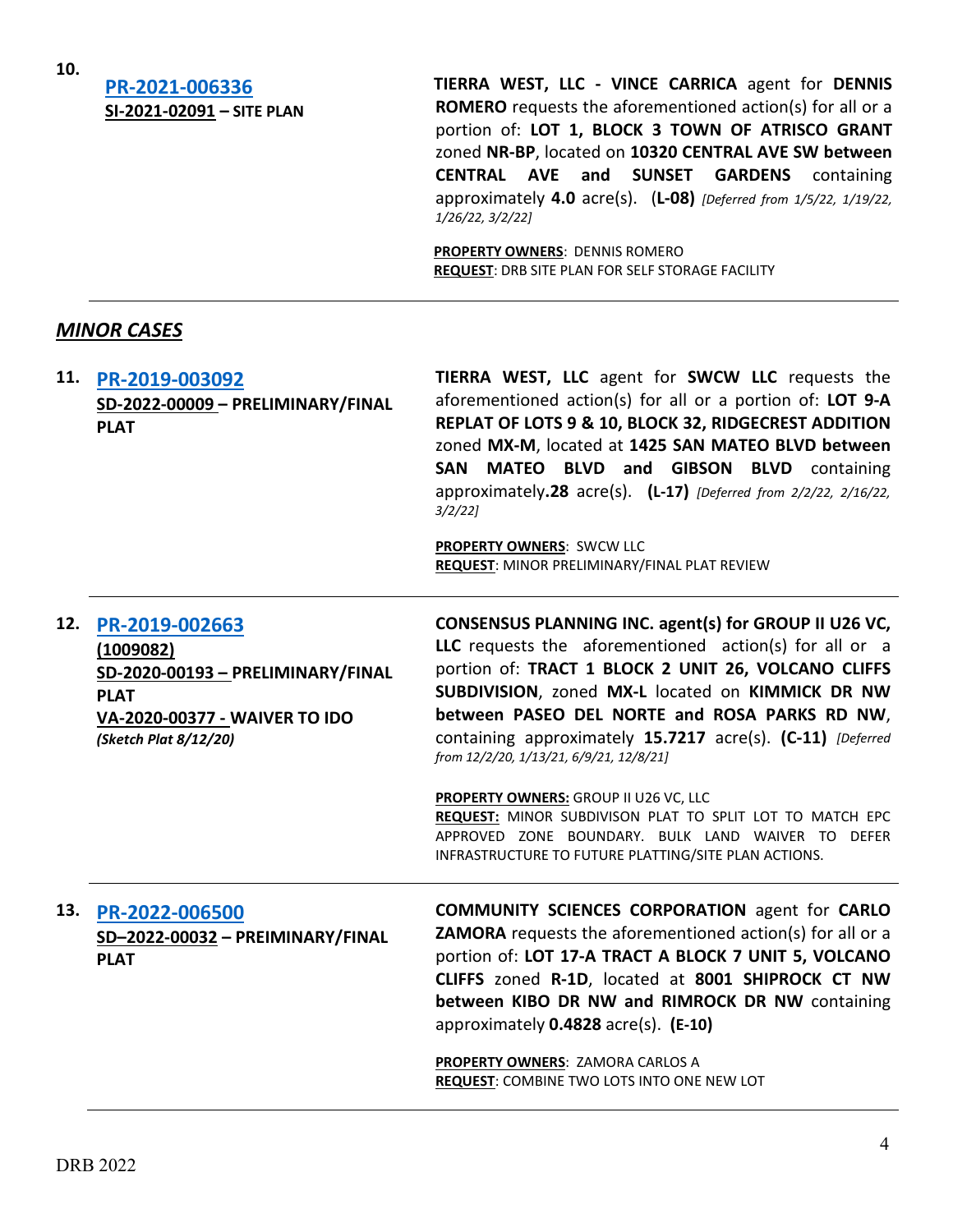| 14. | PR-2021-006297<br>SD-2022-00039 - PRELIMINARY/FINAL<br><b>PLAT</b>                                       | <b>COMMUNITY SCIENCES CORPORATION agent for RACHEL</b><br>MATTHEW DEVELOPMENT CORPORATION & THE SANTA<br><b>BARBARA HOMEOWNERS ASSOCIATION/ELISA CARDENAS</b><br>requests the aforementioned action(s) for all or a portion<br>of: LOT 2 BLOCK 16, SANTA BARBARA SUBDIVISION zoned<br>R-T, located at 7300 SANTA BARBARA RD near RANCHO DE<br>PALOMAS RD NE containing approximately 0.4784 acre(s).<br>$(D-16)$<br><b>PROPERTY OWNERS: SANTA BARBARA HOMEOWNERS ASSOCIATION</b><br><b>REQUEST: SUBDIVIDE ONE LOT INTO FOUR LOTS</b> |
|-----|----------------------------------------------------------------------------------------------------------|--------------------------------------------------------------------------------------------------------------------------------------------------------------------------------------------------------------------------------------------------------------------------------------------------------------------------------------------------------------------------------------------------------------------------------------------------------------------------------------------------------------------------------------|
| 15. | PR-2018-001345<br>SD-2022-00033 - EXTENSION OF<br><b>INFRASTRUCTURE IMPROVEMENTS</b><br><b>AGREEMENT</b> | HUITT-ZOLLARS, INC. agent for DBG PROPERTIES, LLC<br>requests the aforementioned action(s) for all or a portion<br>of: TRACT RR3A1, PLAT FOR WESTLAND SOUTH zoned R-<br>ML, located at 10001 CEJA VISTA RD between DENNIS<br>CHAVEZ BLVD. and 98 <sup>TH</sup> ST containing approximately 5.4<br>$\arccos 0$ . (P-09)                                                                                                                                                                                                               |
|     |                                                                                                          | PROPERTY OWNERS: DBG PROPERTIES, LLC<br>REQUEST: EXTENSION OF INFRASTRUCTURE IMPROVEMENTS<br>AGREEMENT, PROCEDURE B FOR SENIOR LIVING APARTMENTS AT CEJA<br><b>VISTA</b>                                                                                                                                                                                                                                                                                                                                                             |
| 16. | PR-2021-005089<br>SD-2022-00037 - PRELIMINARY/FINAL<br><b>PLAT</b>                                       | <b>SUPREME INVESTMENTS, LLC</b> requests the aforementioned<br>action(s) for all or a portion of: LOT 2, PLAT OF FAITH<br>ADDITION zoned MX-T, located at 4700 EUBANK BLVD NW<br>between OSUNA RD. and LAGRIMA DE ORO RD containing<br>approximately 2.3467 acre(s). (F-21)<br><b>PROPERTY OWNERS: LUCERO STEVE &amp; HOPE</b><br><b>REQUEST: SUBDIVIDE EXISTING PARCEL INTO TWO TRACTS</b>                                                                                                                                          |
| 17. | PR-2018-001695<br>SD-2022-00038 - EXTENSION OF<br><b>INFRASRUCTURE IMPROVEMENTS</b><br><b>AGREEMENT</b>  | MICHAEL MONTOYA/NOVUS PROPERTIES LLC M requests<br>the aforementioned action(s) for all or a portion of: TRACTS<br>A THRU I zoned X, located on PASEO DEL NORTE between<br>EAGLE RANCH and RICHLAND HILLS NW containing<br>approximately 39.074 acre(s). (C-12)<br><b>PROPERTY OWNERS: X</b>                                                                                                                                                                                                                                         |
|     |                                                                                                          | <b>EXTENSION</b><br><b>REQUEST:</b><br>OF.<br><b>INFRASRUCTURE</b><br><b>IMPROVEMENTS</b><br>AGREEMENT                                                                                                                                                                                                                                                                                                                                                                                                                               |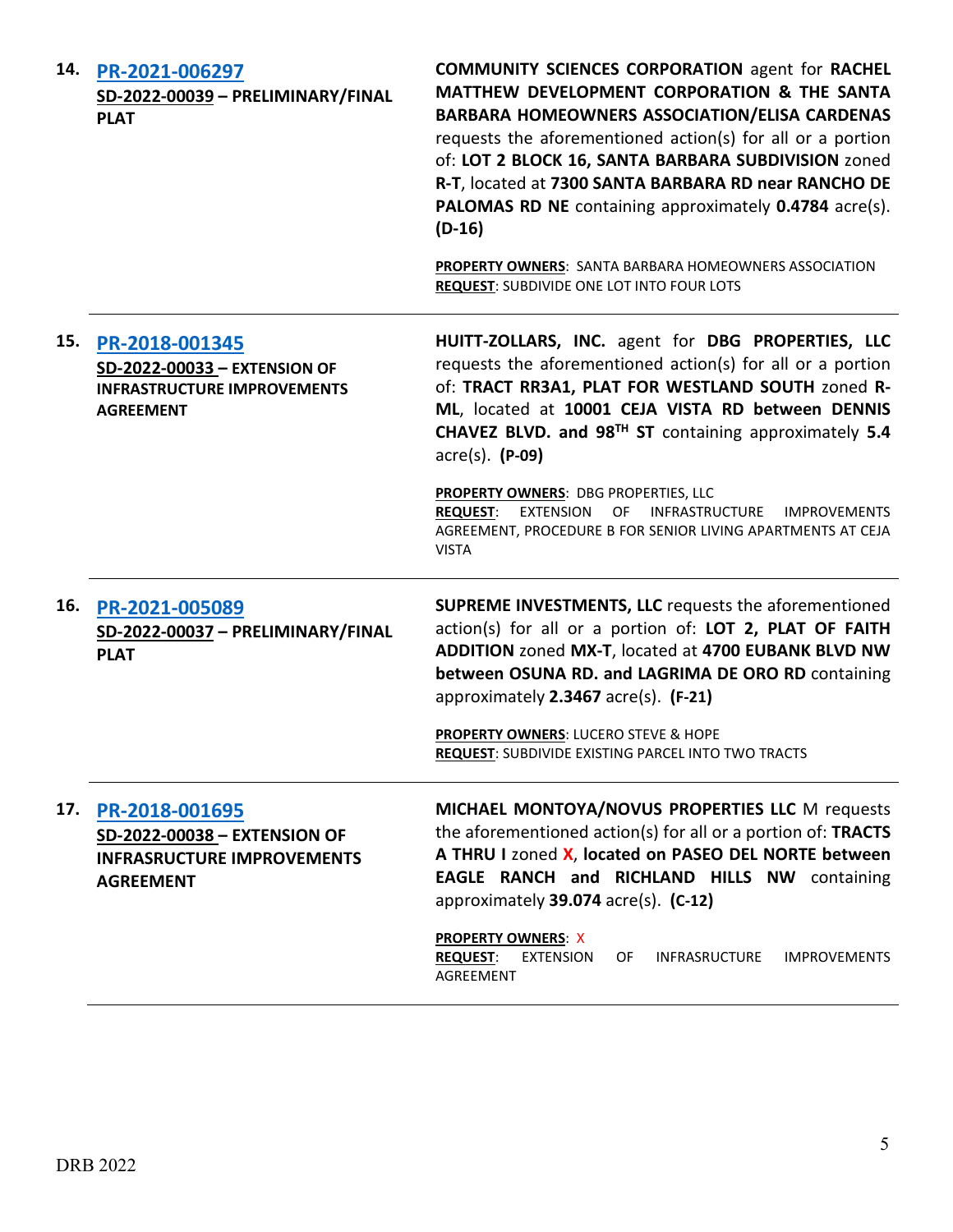**18. [PR-2021-006255](http://data.cabq.gov/government/planning/DRB/PR-2021-006255/DRB%20Submittals/)**

**SD-2022-00016 –PRELIMINARY/FINAL PLAT VA-2022-00038 – SIDEWALK WAIVER**

**CSI – CARTESIAN SURVEYS, INC.** agent for **HOMEWISE, INC.** requests the aforementioned action(s) for all or a portion of: **LOT 1, BLOCK 1, APODACA & SEDILLO ADDITION** zoned **MX-T**, **located at 1400 8TH ST SW between LEWIS AVENUE SW and BELL AVE SW** containing approximately **0.0849** acre(s). **(L-14)** *[Deferred from 2/16/22]*

**PROPERTY OWNERS**: HOMEWISE INC **REQUEST**: CREATE 2 NEW LOTS FROM 1 EXISTING LOT, SIDEWALK WAIVER AND ADMINSTRATIVE DECISION OF RIGHT-OF-WAY WIDTH

## *SKETCH PLATS*

| 19. | PR-2022-006673<br>PS-2022-00033 - SKETCH PLAT | CSI - CARTESIAN SURVEY'S INC. agent for GBN HOLDINGS<br>LLC requests the aforementioned action(s) for all or a<br>portion of: TRACT 1-A BOCK 101, BRENTWOOD HILLS<br>SUBDIVISION zoned MX-M, located at 2600 JUAN TABLO<br>BLVD NE between LEXINGTON AVE NE and CANDELARIA<br>RD NE containing approximately 1.8022 acre(s). (H-22)<br>PROPERTY OWNERS: TAYLOR GREGORY L & TAYLOR LEMAN JR<br>REQUEST: CREATE 2 NEW TRACTS FROM 1 EXISTING TRACT                                                        |
|-----|-----------------------------------------------|---------------------------------------------------------------------------------------------------------------------------------------------------------------------------------------------------------------------------------------------------------------------------------------------------------------------------------------------------------------------------------------------------------------------------------------------------------------------------------------------------------|
| 20. | PR-2022-006674<br>PS-2022-00034 - SKETCH PLAT | <b>HOLLY ARROYO</b> requests the aforementioned action(s) for<br>all or a portion of: LOTS 16 AND 17 LAND OF RAYMOND<br>ORTIZ zoned R-A, located at 1825 PATRICK PLACE NW<br>between GUADALUPE TR and RIO GRANDE containing<br>approximately 0.32 acre(s). (F-13)<br>PROPERTY OWNERS: CHAVEZ JOSEPHINE<br>REQUEST: LOT LINE ADJUSTMENT, VARIANCE REQUESTS                                                                                                                                               |
| 21. | PR-2019-003030<br>PS-2022-00035 - SKETCH PLAT | ARCH + PLAN LAND USE CONSULTANTS LLC agent for NEW<br><b>STEEL</b><br><b>COMPANY</b><br><b>MEXICO</b><br>INC.<br>requests<br>the<br>aforementioned action(s) for all or a portion of: LOTS 17-24<br>& lots 41 - 48, BLOCK 6, FRANCISCAN ADDITION zoned NR-<br>LM, located at 1916 2ND ST NW between INDIAN SCHOOL<br>RD containing approximately 1.33 acre(s). (H-14)<br>PROPERTY OWNERS: NEW MEXICO STEEL CO INC<br>REQUEST: LOT CONSOLIDATION FOR 16B LOTS & PREVIOUSLY VACATED<br>ALLEY INTO ONE LOT |